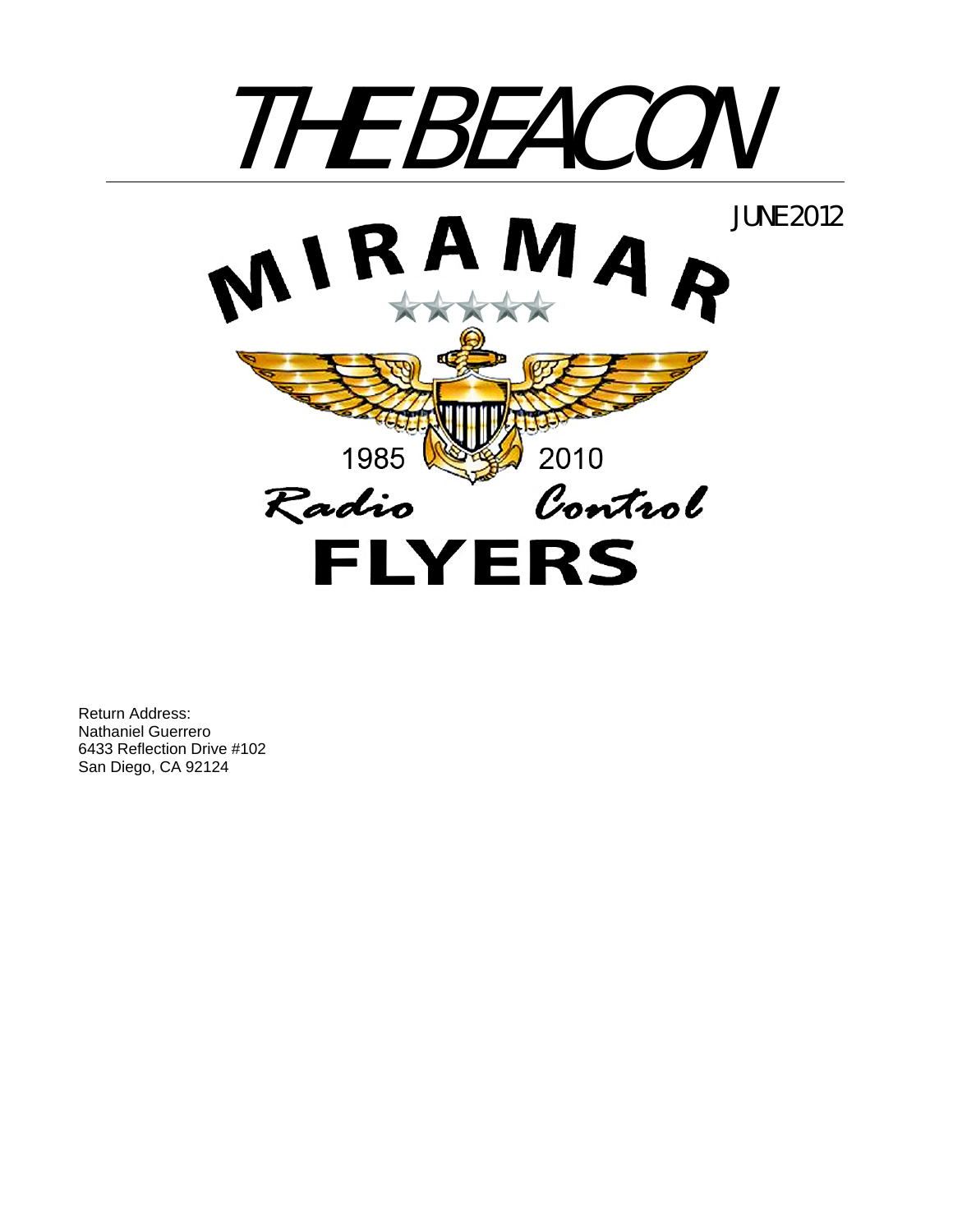# June 2012

The next MRCF Meeting will be on **TUESDAY**, 12 June 2012

Location: American Legion Hall 7815 Armour St. Corner of Armour and Convoy St.

Board Meeting at 6:30 PM – Gen. Meeting at 7:00 PM

**American Legion Hall at 7815 Armour Street. Hwy 163 TO BALBOA AVENUE, WEST TO CONVOY STREET, LEFT ON CONVOY TO ARMOUR ST., TURN LEFT ONTO ARMOUR AND RIGHT INTO AMERICAN LEGION. ADDITIONAL PARKING IS ACROSS THE STREET AT CARQUEST.** 

# CLUB OFFICERS

| President:                  |                |
|-----------------------------|----------------|
| Darren Hauptman             | (619) 948-1948 |
| Secretary:                  |                |
| <b>Brad Kuller</b>          | (858) 271-4430 |
| Field Marshal:              |                |
| Sandy Sanderson             | (858) 695-3095 |
| <b>Safety Coordinators:</b> |                |
| Don Robinson                | (858) 271-6452 |
|                             |                |

Newsletter Editor: Nathaniel Guerrero (858) 240-2215 Email: nguerrero@san.rr.com

| Vice President:                |                |  |
|--------------------------------|----------------|--|
| Mark Lukens                    | (858) 945-8525 |  |
| Treasurer:                     |                |  |
| George Sager                   | (858) 748-0868 |  |
| Helicopter Chairman:           |                |  |
| Darren Hauptman                | (619) 948-1948 |  |
| Membership Chairman:           |                |  |
| <b>Tom Mulder</b>              | (619) 804-8596 |  |
| membership@miramarrcflyers.com |                |  |

Club Webmaster: Darren Hauptman Darren@miramarrcflyers.com www.miramarrcflyers.com

# **CLUB FLIGHT INSTRUCTORS**

Any club member who wishes to have some assistance should call one of our designated instructors. There is no duty instructor at the field, so you must prearrange a time with someone on this list.

| Name                       | Number         |
|----------------------------|----------------|
| <b>Richard Barndt</b>      | (858) 213-5740 |
| Frank Gagliardi            | (858) 271-4430 |
| <b>Curtis Kitteringham</b> | (760) 746-5913 |
| <b>Mark Lukens</b>         | (858) 945-8525 |
| Jerry Neuberger            | (619) 258-4477 |
| Paul Stenberg              | (760) 743-5458 |
| Tom Mulder                 | (619) 804-8596 |
| Tom Pham                   | (858) 761-3959 |
| Ron Stark                  | (858) 530-0586 |
| <b>Talmadge Sanders</b>    | (858) 382-2003 |
| Darren Hauptman            | (619) 948-1948 |

# Father's Day is coming up. Don't forget!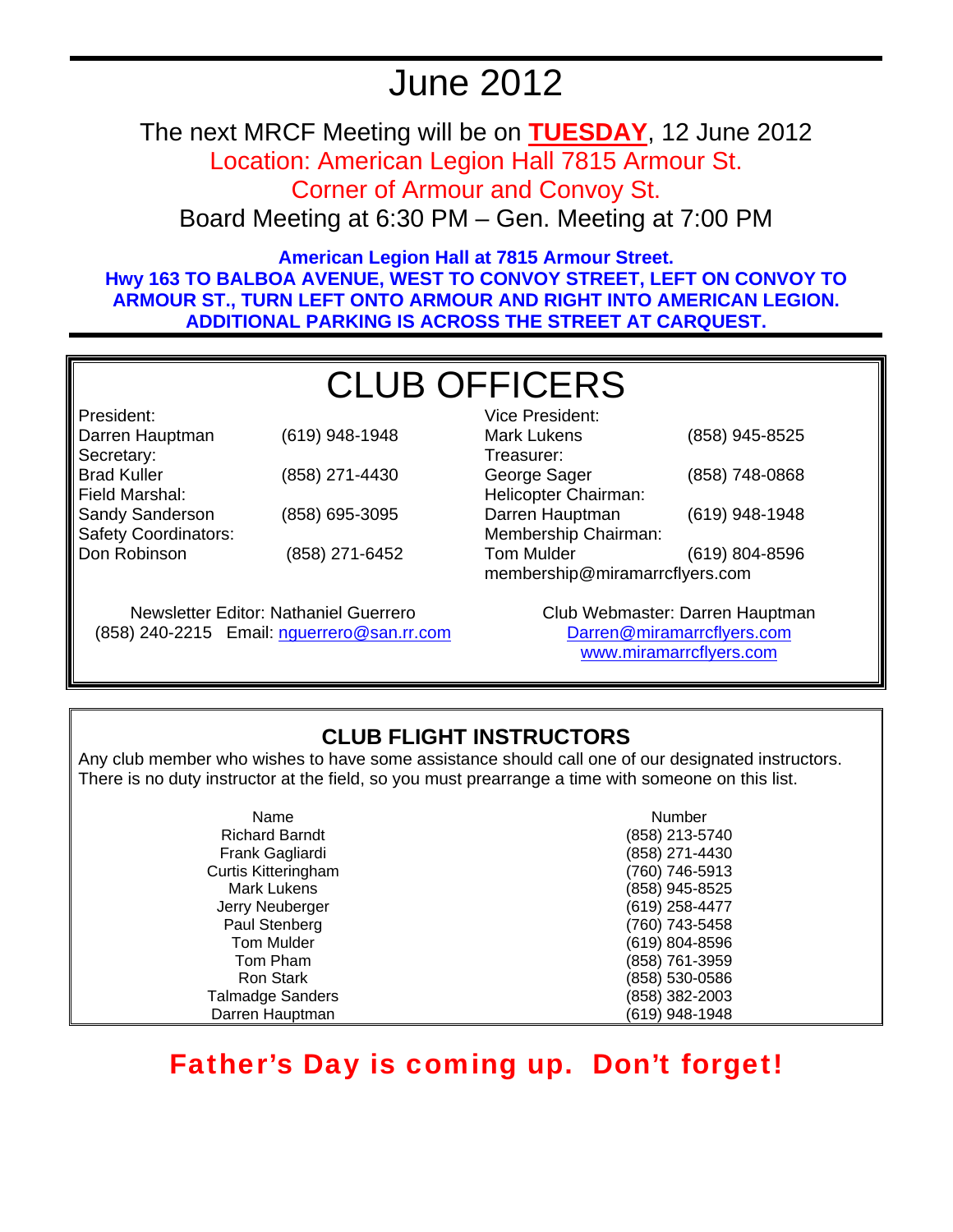## **From the Left Seat:**

I am extremely proud of all the members that have been coming out to the field on our monthly maintenance days. The field looks amazing. Everyone has been putting in some hard work and it shows. A big thank you to the members who put the MRCF initials on the conex box. I had a big grin on my face as I drove down the I-15 and could see it from the road. Great Job! At the May club meeting the membership voted to go forth with the runway repair. The schedule for the resurfacing is still being firmed up, so I will put out the field closure time via email message once we have it all scheduled. We still have it planned to be all completed and the new runway re painted before the Cub fun fly coming up on June 9th. Hope you all have your cub's ready. It looks like it will be a great event.

Just a few quick safety reminders. I have noticed allot of electric aircraft being armed under the canopy area. Remember all aircraft no matter what the power plant can only be armed/started on the start tables in the main pit area. The area under the canopy is for maintenance only. Also remember to fly from behind the fence. Thanks again guys. Fly safe and I will see you at the field.

Darren

## **From the Right Seat:**

Summer is almost here and the excitement and enthusiasm levels seem to be building every week. By the time we have our next meeting we should have a fresh looking, and much smoother runway and pit area. Of course that's going to take some more effort from our crew to get everything in order for full OPS so if you can spare a few hours when the call goes out please pitch in and help out. Speaking of helping out, we had a huge group show up for our monthly maintenance day last month. They did a fabulous job of clearing brush from the road sides, cleaning up the runway and adding our very own MRCF initials to the freeway side of the con box. The level of participation and enthusiasm is a great tribute to the pride and camaraderie that seems to be growing continuously.

We continue to see interest in our club from new military members. Darren and I met with another Navy enlisted man who was very interested in joining our club after years of flying locally but not knowing about MRCF. Getting the word out and recruiting new members is quite important to our club for a number of reasons; the biggest being that it shows that we are fulfilling our charter as a recreational organization for enlisted men and women. The more participation we get the better our standing is with MCAS Miramar.

A couple of quick thoughts around day to day operations; I'm happy to see more people asking for spotters when flying, especially when there are several planes in the air at the same time. Besides being able to identify traffic they are very useful to make sure that flight announcements (e.g., low pass) get communicated successfully to all pilots on the flight line. Also, it's great to see all of the guest flyers that our members bring out to enjoy our field and our club members. Be sure to sign them in and get them a guest badge so everyone knows they are a guest and can treat them accordingly. Just a quick reminder, all guest flyers must have a spotter present when they fly at our field. Another interesting incident happened last week when I was spotting for one of our new members. His canopy flew off in flight so after landing we trudged down through the brush looking for it and found it quite quickly. On the way back to the field I made some comment about the amount of WILD life in the area and five steps later I almost stepped on a baby rattle snake. Be cautious when out in the brush this time of the year as this is when the snakes are out in force.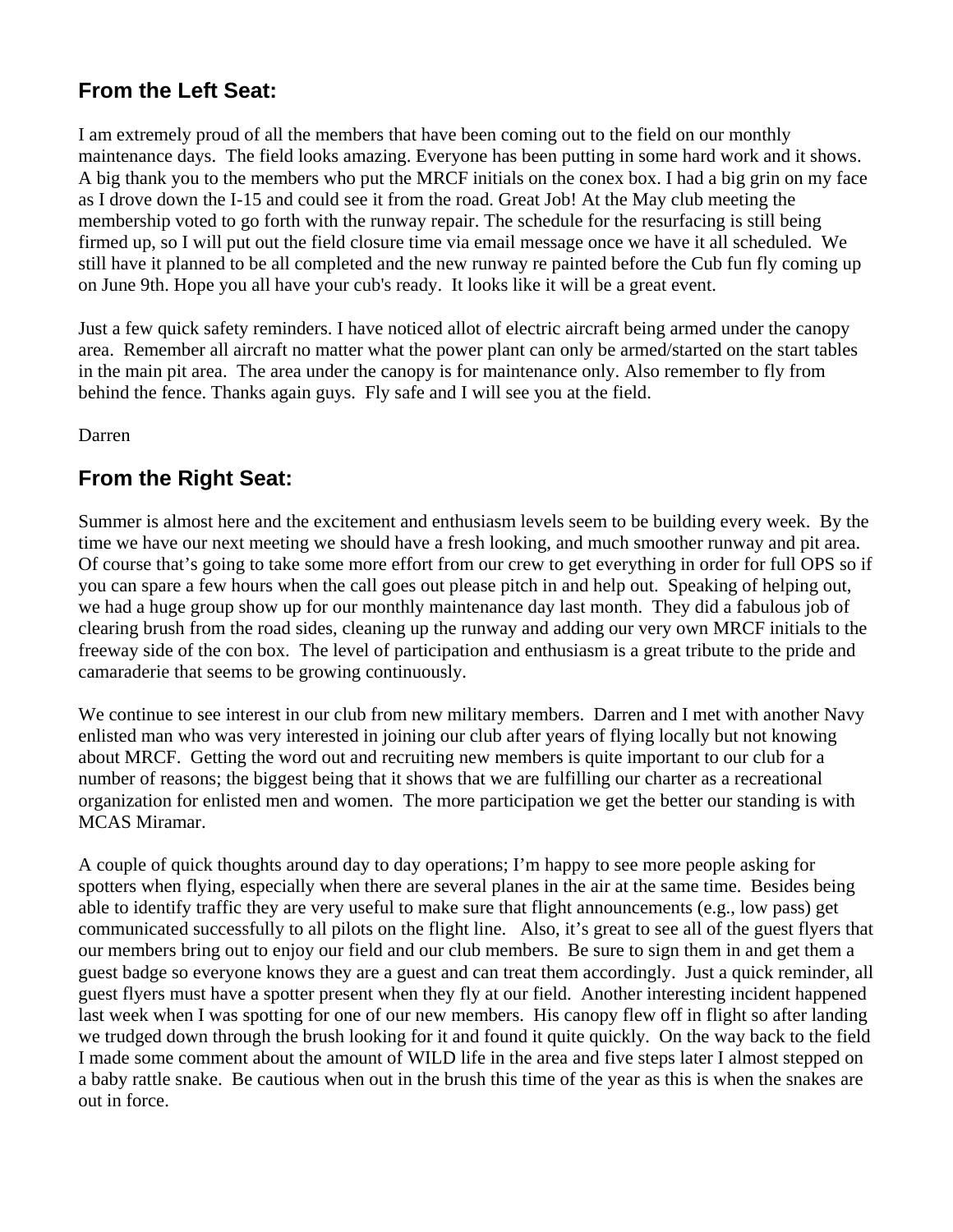Lastly, we have the Cub Fly-in the Saturday before our next club meeting (June 9th), and hence no opportunity to remind people that we will need some help running the event. If you have a few hours to spare, we always need help with the gate, food, flight station spotters, etc. I'll have a work roster at the event but any help would be greatly appreciated. Bring your Cub out if you own one, fly it if you can, or just sit back and relax and enjoy the flying. Hope you always have a good headwind, a motor that is still running, and plenty of fuel in your tank.

Mark Lukens

# **Safety Coordinator:**

No comments for this month.

# **Field Marshal:**

Please review the cell phone procedures attached after the minutes. It's a good idea for everyone to have a quick refresher on it.

Sandy

# **Helicopter Chairman:**

No comments for this month.

# **Membership Chairman:**

No comments for this month.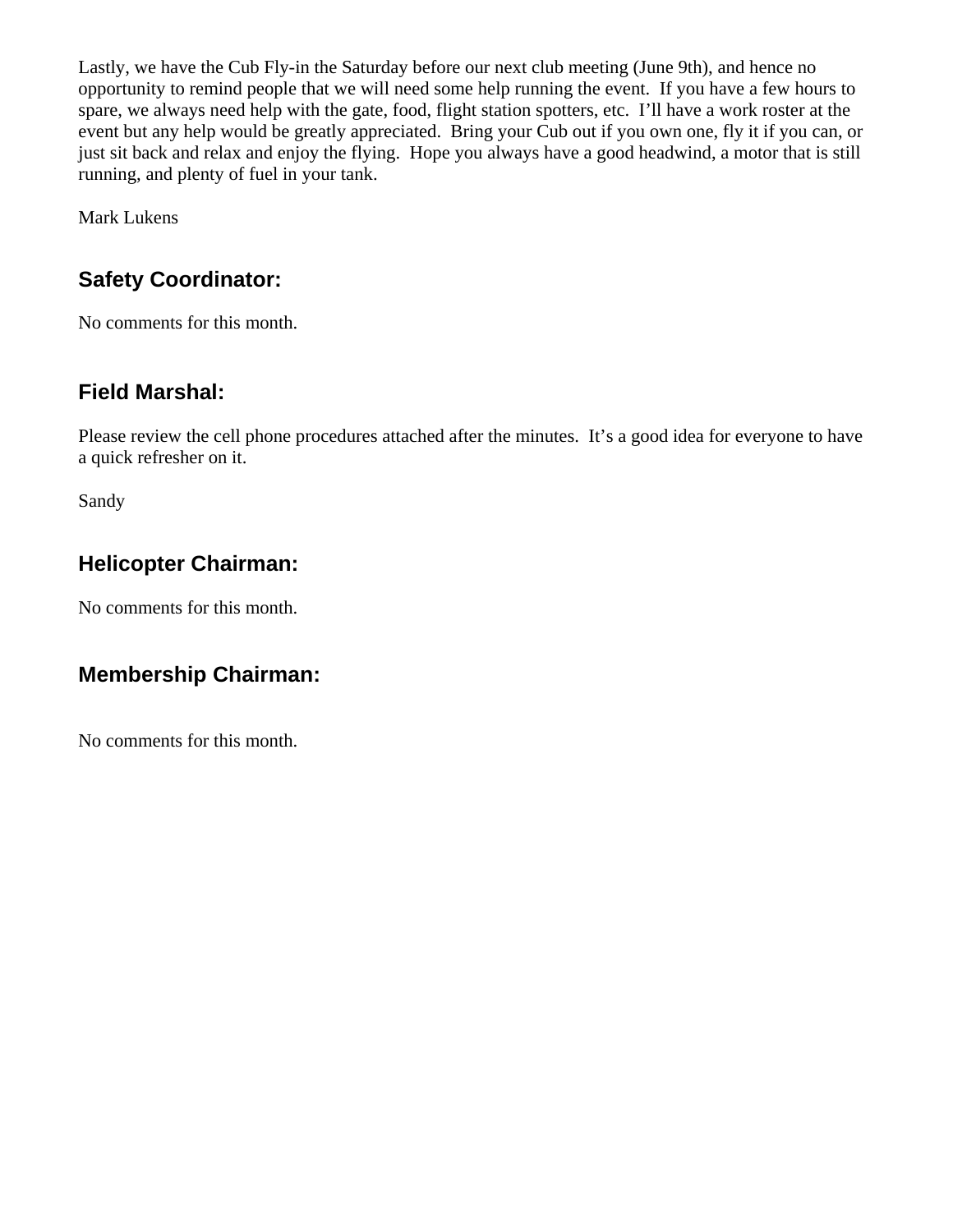#### **President called the meeting to order at 1900 hrs.**

Pledge Of Allegiance

Guests/Introductions:

**New Members:** Don Drew

**Prospective members:** Maciek Kormicki, Kevin Wonderly

**Treasurer:** The Treasures report was given and approved. Thank you all that are following through with the guest procedures.

**Secretary:** The Secretary's report was given and approved.

#### **Field Marshal:**

• We had a field clean up day last weekend. Thank you all that showed up and helped out. The field looks great for the first event. One more clean up is coming, we will focus on the west end of the field.

#### **Safety:**

• Pay attention to flying to close to the freeway. Again, if you see something going on, address it on the spot if you can.

#### **Old Business:**

- The NEX static display event at Naval Station San Diego has been postponed due to construction. It will happen this year, as the NEX is responsive to our request.
- The charging station is working again with new batteries. A short was fixed, and seems to be holding a good charge. Two large deep cycle marine batteries have been added.
- The base will no longer provide fire extinguishers. We need to work up a plan to be self-sufficient. The club discussed options for providing extinguishers and or making the members self-sufficient. Members should be carrying appropriate fire extinguishers to protect their model. The club will provide water for the brush. A motion was made for the safety officer to research pricing on a chemical extinguisher and servicing existing extinguishers.
- Runway. Options were discussed further for runway improvements. A motion was made to authorize the board to spend up to \$10k and get the runway done. It will most likely be scheduled during the week and ready to go for the weekend within the next month.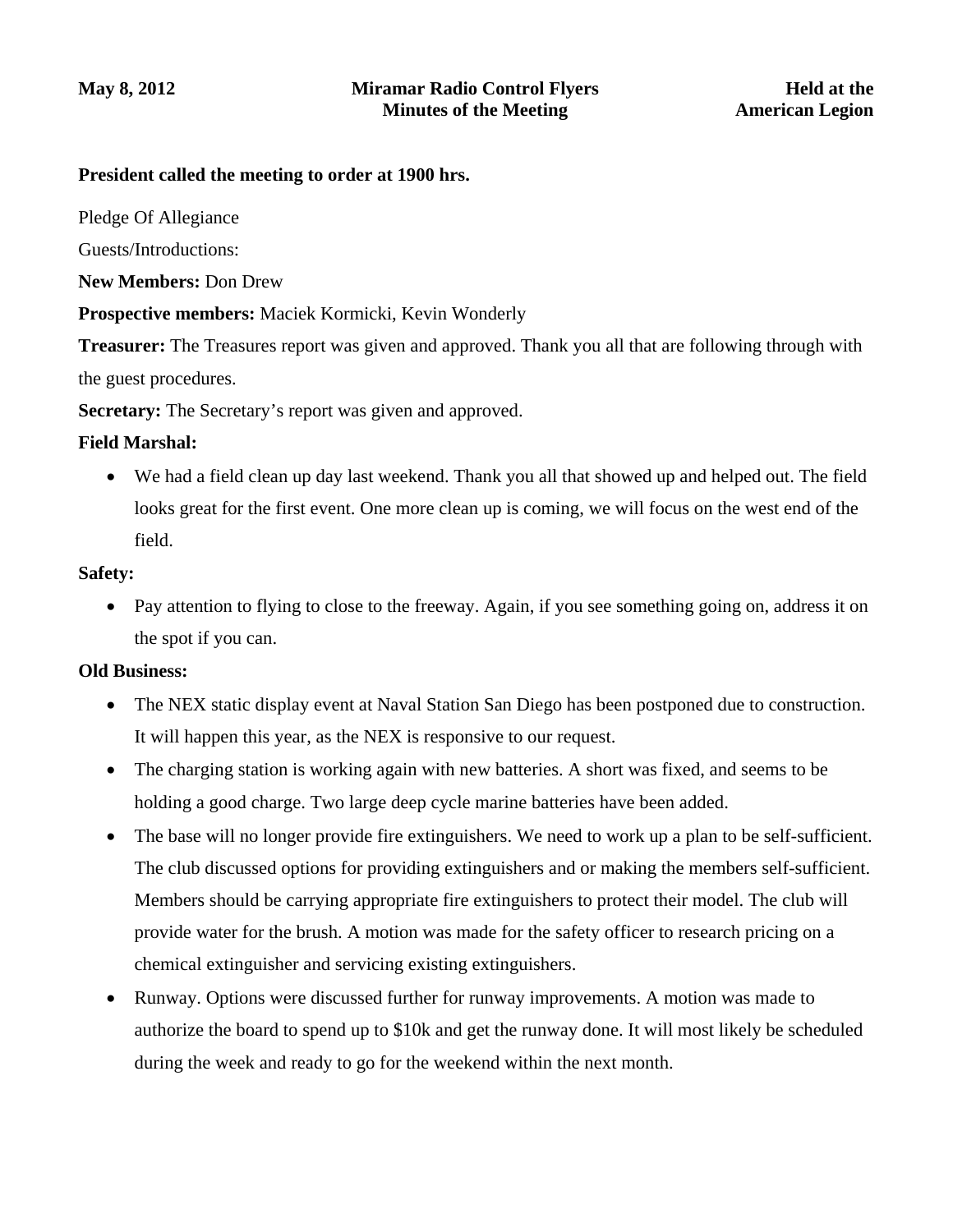- Sandi noticed the cell phone was down. It was replaced the same day. If the phone ever goes down, cease operations and notify board members. Do not use your own phone to maintain communication.
- June  $9<sup>th</sup>$  is our first event, the Cub Fly in. Sandi, Steve and Mark have been working with the base to coordinate a full scale Cub fly by. Sandi is working on the letter of the law to supply to the pilot. More to come.
- Rotors Over Miramar will be July 14-15.
- AMA Pattern contest is in August.
- Open Cockpit days will be happening June 23, July 21 and August 18 at the Leatherneck Museum MCAS Miramar. The club welcomes member support by bringing models.
- Tables: They are coming along, there are still some available for adoption. A suggestion was made for the Marine Corps Aviation Centennial theme for one of the smaller tables.
- Guest pilots, please have a spotter. If you are a sponsor of a pilot, please make sure you or someone else is spotting for your guest.
- Make sure you aren't flying from the open spots between the fences.

#### **New Business:**

- Membership renewal process: The renewal process is a difficult time of year. We need to know the ratios of Military to Civilian members. In the past the process has gone through to March as to what the numbers are. Per the by laws the renewal date is December 1. If you miss the date, you need to pay the runway improvement fee in addition to the membership fees. It is critical that people renew immediately to prevent the club from excusing civilian members. Some of the ideas are that if you pay by December 1, you pay the normal \$60. If you pay by the  $15<sup>th</sup>$  it is \$20 more, etc. Options for the renewal process were discussed. Look for proposals before the next meeting, we will discuss in June.
- A proposal was made and approved for May  $20^{th}$  to hold T-28 racing from 1000-1200. The racing consists of box stock Park Zone T-28's and ultra lite mini sticks. See Frank for more details.

#### **Show and Tell:**

- Don Rice. Excite-designed for F-5D pylon racing. All carbon fiber, 20-30 hours of assembly. The hinge surfaces are actually the skin of the aircraft. The nose cone comes off to access servos, sort of like building a ship in a bottle. 500W/lb, 4s 2200 pack. 180'ish mph.
- Brian Werner-Scorpion electric ducted fan. Runs on 12S, 150 AMPS, 29k rpms, approx. 20 lbs of thrust.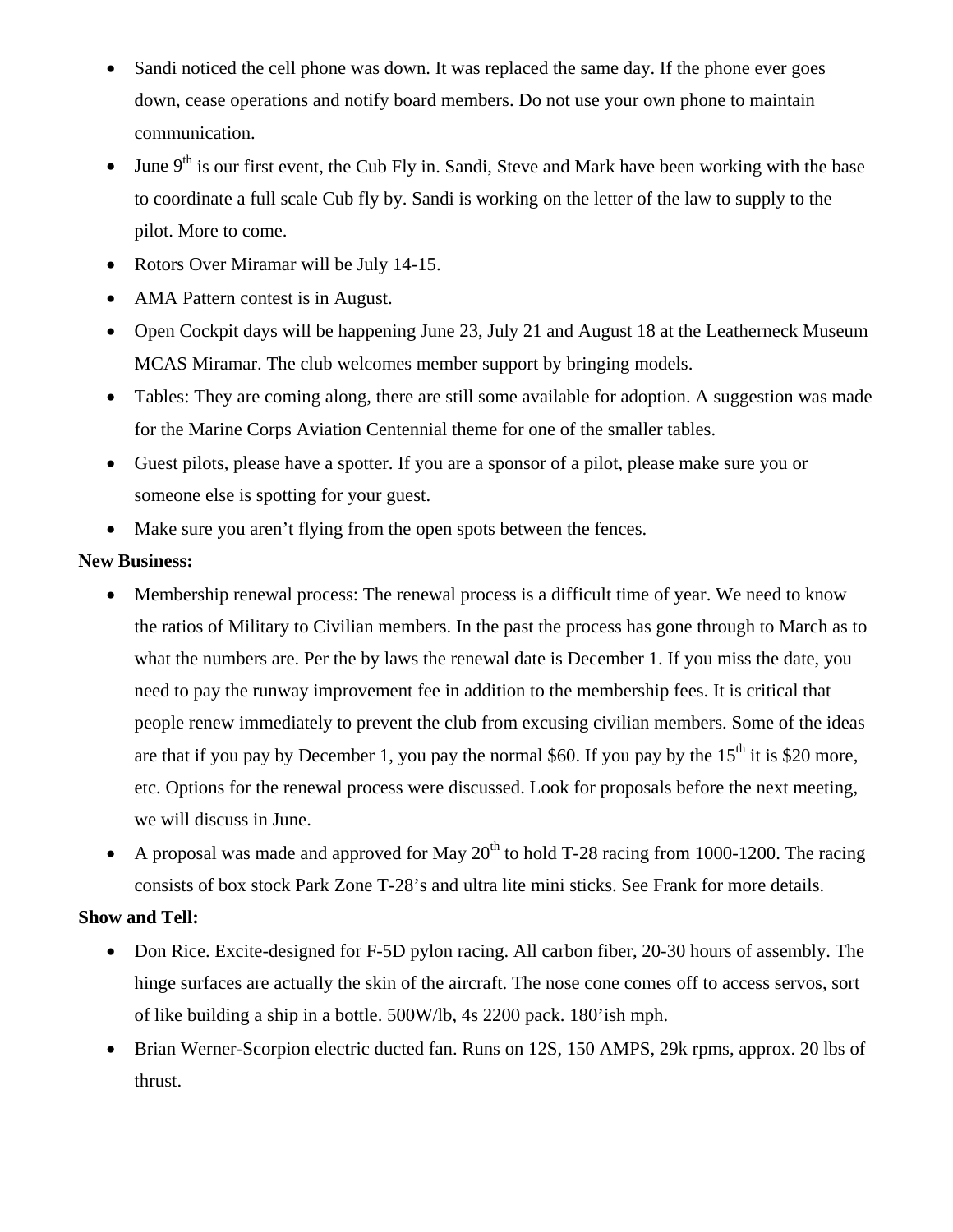• Jerry Newberger-NAS North Island first Naval Station in the US. Pictures of Navy Test of wright flyer 1911, not original but reprints made in 1928.

**Meeting Adjourned 2024** 

# **CELL PHONE PROCEDURES AT FIELD**

## **MRCF Cell Phone Procedures: Jan 01, 2012**

The cellular phone installed in the frequency pin box is to establish communications between the flying field and the MCAS Operations Duty Officer (tower) and the Provost Marshall Officer (base police). The numbers are stored in the phones memory.

## THE CELLULAR PHONE IS NOT FOR PERSONAL USE!!!

MCAS Miramar **must** know if we are in an operational status\* and they **must** be able to contact when we are operational. MCAS will call the flying field to temporarily suspend our operations in the event of a full scale aircraft emergency or any other situation that they deem necessary to suspend our operations. The following procedures have been developed to ensure compliance with MCAS directives and safety of operations.

### **OPENING THE FIELD**

Opening and securing the pin box door activates a switch that energizes the amplifier. **1**. Check power light is illuminated on amplifier and knobs are set at the levels indicated by the marked settings.

**2.** Locate phone and energize by depressing the power button, ensure phone ringer and volume is set to high. The volume rocker switch is located on the upper left side of the phones main body.

**3**. Call ODO and PMO, when the ODO or PMO answers identify yourself by name and that you are calling from East Miramar RC Flying Field and are opening the field for operation. MAKE SURE TO GET THE NAME OF THE PERSON YOU TALKED TO! so you can enter it in the logbook. If you did not catch their name ask them to spell it before you hang up. This applies to both the ODO and PMO.

**4**. Ensure power cord is connected to phone and place in the microphone box located to the upper left side of the amplifier, you should hear clicks and a little static from the speaker above you. If you do not hear anything from the speaker **DO NOT FLY!** Call Sandy at 858 382 2003 if you need help.

### **Closing the field.**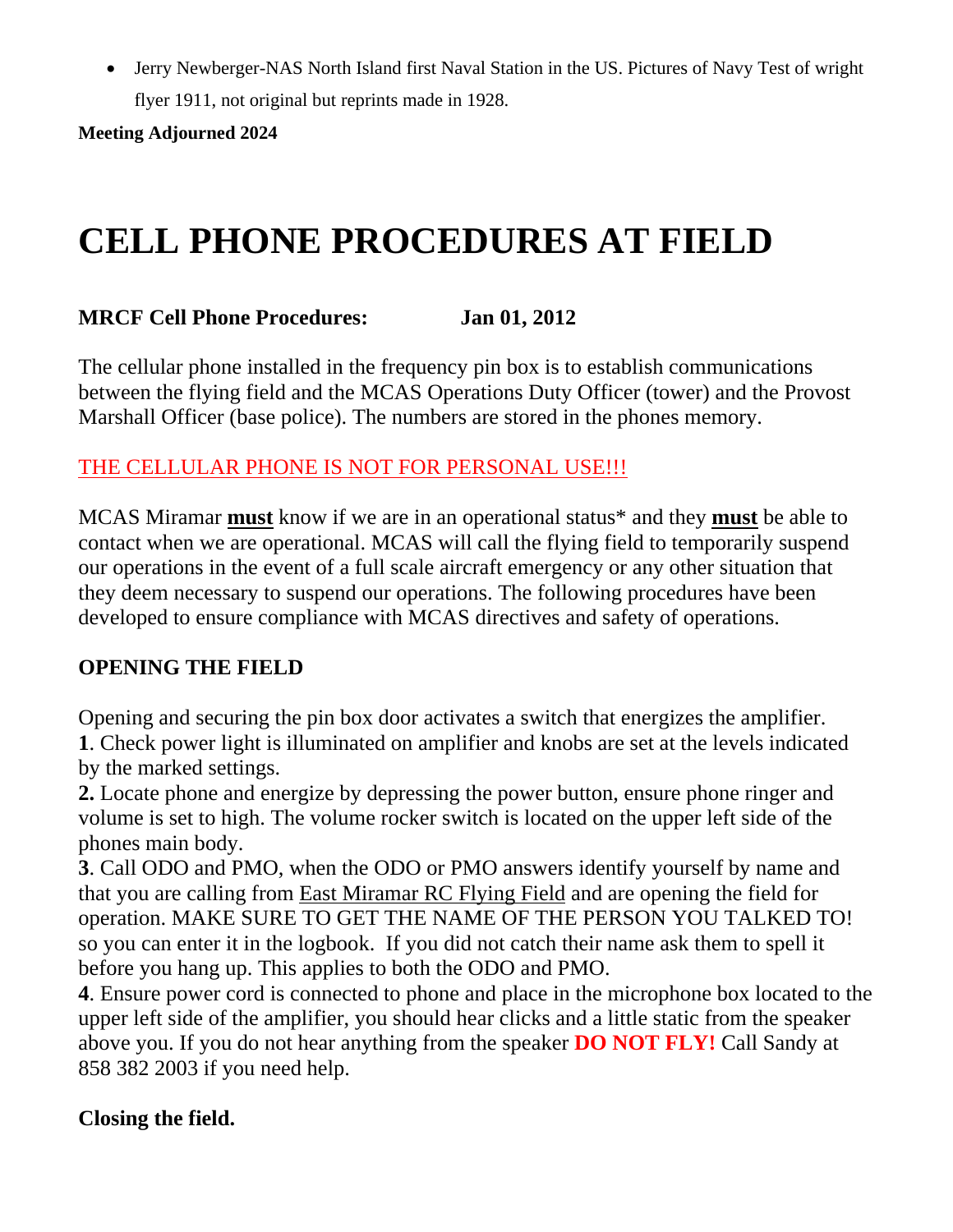**1**. Press center of phone selector button; select contact list.

**2**. Select ODO or PMO then select send, when the ODO or PMO answers identify yourself by name and that you are calling from East Miramar RC Flying Field and are closing the field. MAKE SURE TO GET THE NAME OF THE PERSON YOU TALKED TO! so you can enter it in the logbook. If you did not catch their name ask them to spell it before you hang up. This applies to both the ODO and PMO.

**3**. de-energize phone by holding power switch until phone turns off. Ensure power cord is connected to phone and place in the microphone box located to the upper left side of the amplifier, close and lock the pin box.

IN CASE OF EMERGENCY DIAL 911! Then call ODO and PMO to notify them of the nature of the emergency!!

### **Cellular phone rules**.

**The cell phone is not for personal use.** 

Picture taking with the cellular phone is prohibited unless you are documenting an emergency or mishap.

Outgoing calls are limited to the ODO and PMO MCAS Miramar and 911, **any other outgoing calls will be billed at 1 dollar per minute to the member responsible for placing the call.** 

Call Field Marshall (Sandy) 858 382-2003 in case of any malfunction of equipment.